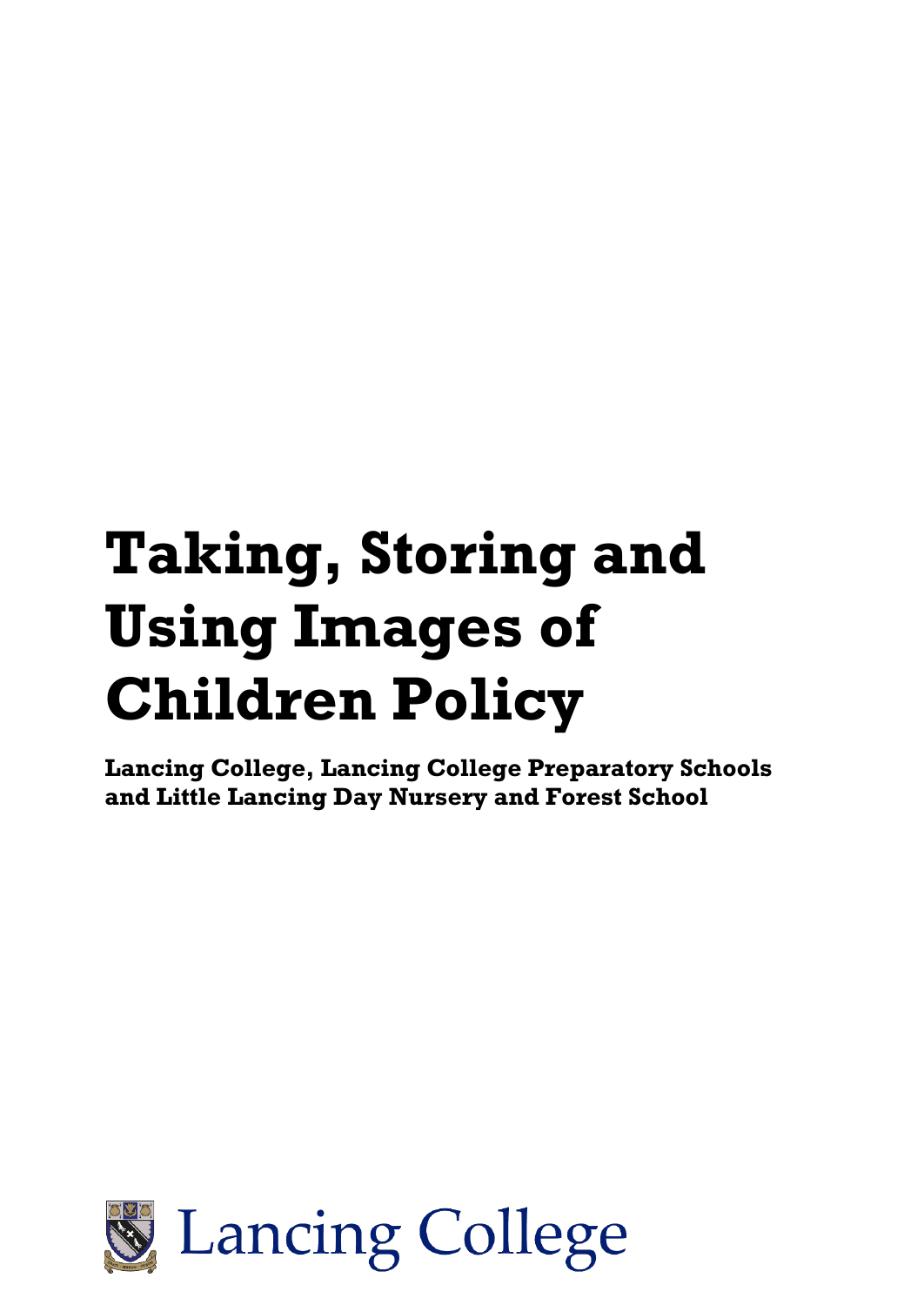# **Introduction**

Lancing College is very proud of its pupils' academic, artistic, musical, dramatic and sporting achievements. We celebrate our pupils' diverse talents and we welcome parents and families to our musical concerts, drama productions, Art and DT exhibitions and to sporting events, as well as to more formal occasions during the school year. The walls of Houses are decorated with House and team photographs, and photographs of trips and expeditions in which our pupils have participated. We make use of digital display screens inside the school. Our website, social media pages and the Parent Portal are updated regularly, and we produce a termly magazine called *The Quad*.

# **1 This Policy**

- 1.1 This Policy is intended to provide information to pupils and their parents, carers or guardians (referred to in this policy as "parents") about how images of pupils are normally used by Lancing College, its prep schools at Hove and Worthing ("the school"), including EYFS and Little Lancing Day Nursery and Forest School, also including EYFS. It also covers the school's approach to the use of cameras and filming equipment at school events and on school premises by parents and pupils themselves, and the media.
- 1.2 This policy is applicable in addition to the school's terms and conditions for parents, and any other information the school may provide about a particular use of pupil images, including e.g. signage about the use of CCTV; and more general information about use of pupils' personal data, e.g. the school's publicly available Privacy Notice. Images of pupils in a safeguarding context are dealt with under the school's relevant safeguarding policies which are also publicly available.

#### **2 General points to be aware of**

- 2.1 Certain uses of images are necessary for the ordinary running of the school; other uses are in the legitimate interests of the school and its community and unlikely to cause any negative impact on children. The school is entitled lawfully to process such images and take decisions about how to use them, subject to any reasonable objections raised.
- 2.2 We hope parents will feel able to support the school in using pupil images to celebrate the achievements of pupils, sporting and academic; to promote the work of the school; and for important administrative purposes such as identification and security.
- 2.3 Any parent who wishes to limit the use of images of a pupil for whom they are responsible should contact the Head Master and ensure that their request is acknowledged. The parent should ensure that the pupil is aware of any stipulated limitations on the use of their image. The School will respect the wishes of parents/carers (and indeed pupils themselves) wherever reasonably possible, and in accordance with this policy. However, parents should be aware of the fact that certain uses of their child's images may be necessary or unavoidable, for example if they are included incidentally in CCTV or a photograph.
- 2.4 Parents should be aware that, from around the age of 12 and upwards, the law recognises pupils' own rights to have a say in how their personal information is used, including images.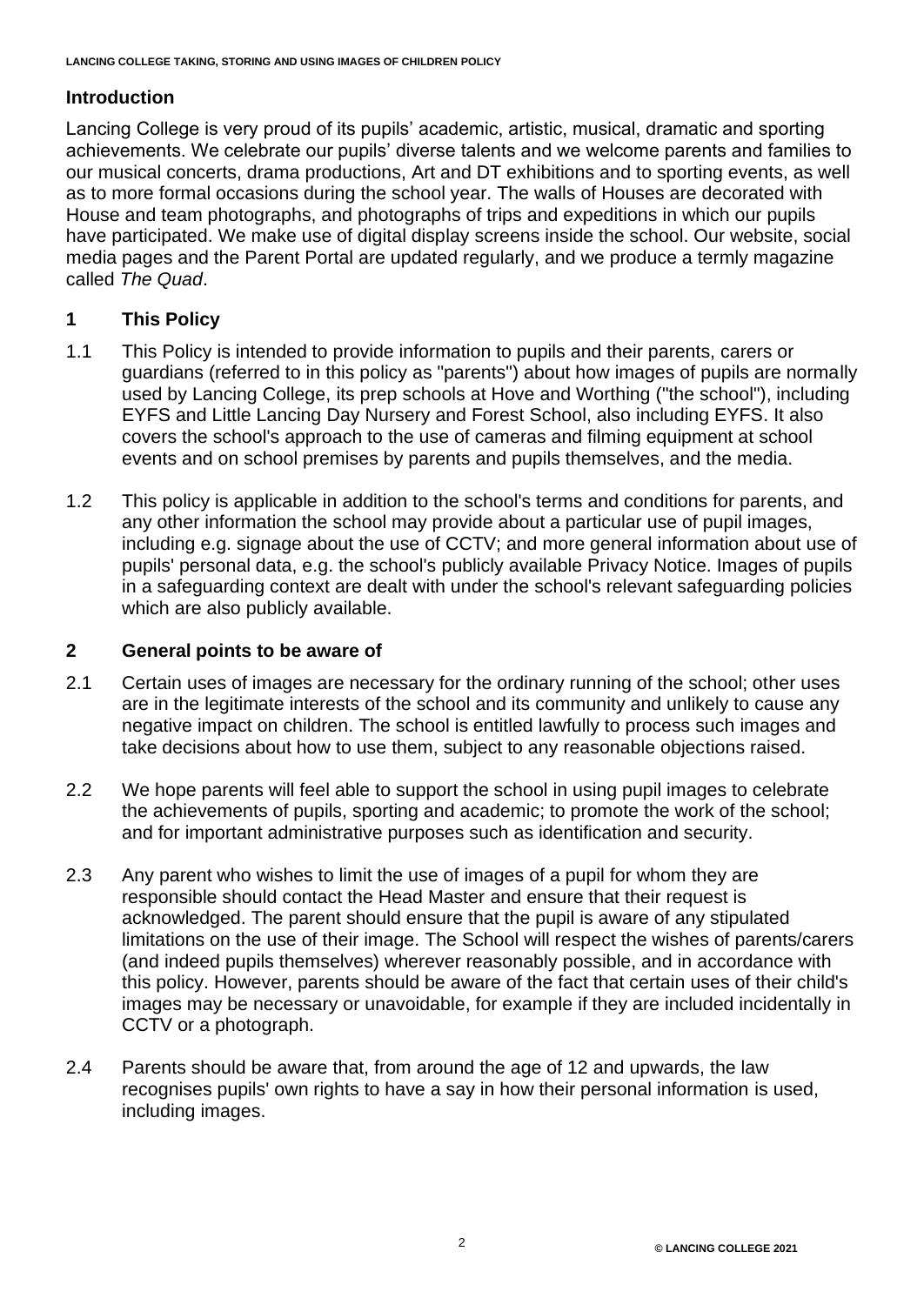# **3 Use of Pupil Images in School Publications**

- 3.1 Unless the relevant pupil or his or her parent has requested otherwise, the school will use images of its pupils to keep the school community updated on the activities of the school, and for marketing and promotional purposes, including:
	- on internal displays (including clips of moving images) on digital and conventional notice boards within the school premises;
	- in communications with the school community (parents, pupils, staff, Governors and alumni) including by email, on the school intranet and by post;
	- on the school's website and, where appropriate, via the school's social media channels, e.g. Twitter, Instagram and Facebook. Such images would not normally be accompanied by the pupil's full name without permission; and
	- in the school's prospectus, and other external advertisements, either online or printed, both in the UK and overseas. Such external advertising would not normally include pupil's names and in some circumstances the school will seek the parent or pupil's specific consent, depending on the nature of the image or the use.
- 3.2 The source of these images will predominantly be the school's staff (who are subject to policies and rules in how and when to take such images), or a professional photographer used for marketing and promotional purposes, or occasionally pupils. The school will only use images of pupils in suitable dress and the images will be stored securely and centrally.
- 3.3 The images that we use for display and communication purposes on our website and external publications do not fully identify an individual pupil; instead, the pupil's first name and surname initial may be used. In internal communications (e.g. newsletters) and the termly publication *The Quad* (for parents, pupils and OLs) we may name pupils fully – but would not do so were there any safeguarding concerns about such identification. We only use images of school activities, such as plays, concerts, sporting fixtures, prize-giving, school trips etc. in their proper context. We never use any image that might embarrass or humiliate a pupil. Pupils are always properly supervised when professional photographers visit the school and parents are given the opportunity to purchase copies of these photographs.

### **4 Use of Pupil Images for Identification and Security**

- 4.1 All pupils are photographed on entering the school and, thereafter, at annual intervals, for the purposes of internal identification. These photographs identify the pupil by name, year group, House and form/tutor group.
- 4.2 CCTV is in use on school premises, and will sometimes capture images of pupils. Images captured on the School's CCTV system are used in accordance with the Privacy Notice and CCTV Policy / any other information or policies concerning CCTV which may be published by the school from time to time.

### **5 Recording of Lessons**

5.1 At a time when, despite the excellence of the school's remote learning provision, students' education has undoubtedly been disrupted by Covid-19, the school believes it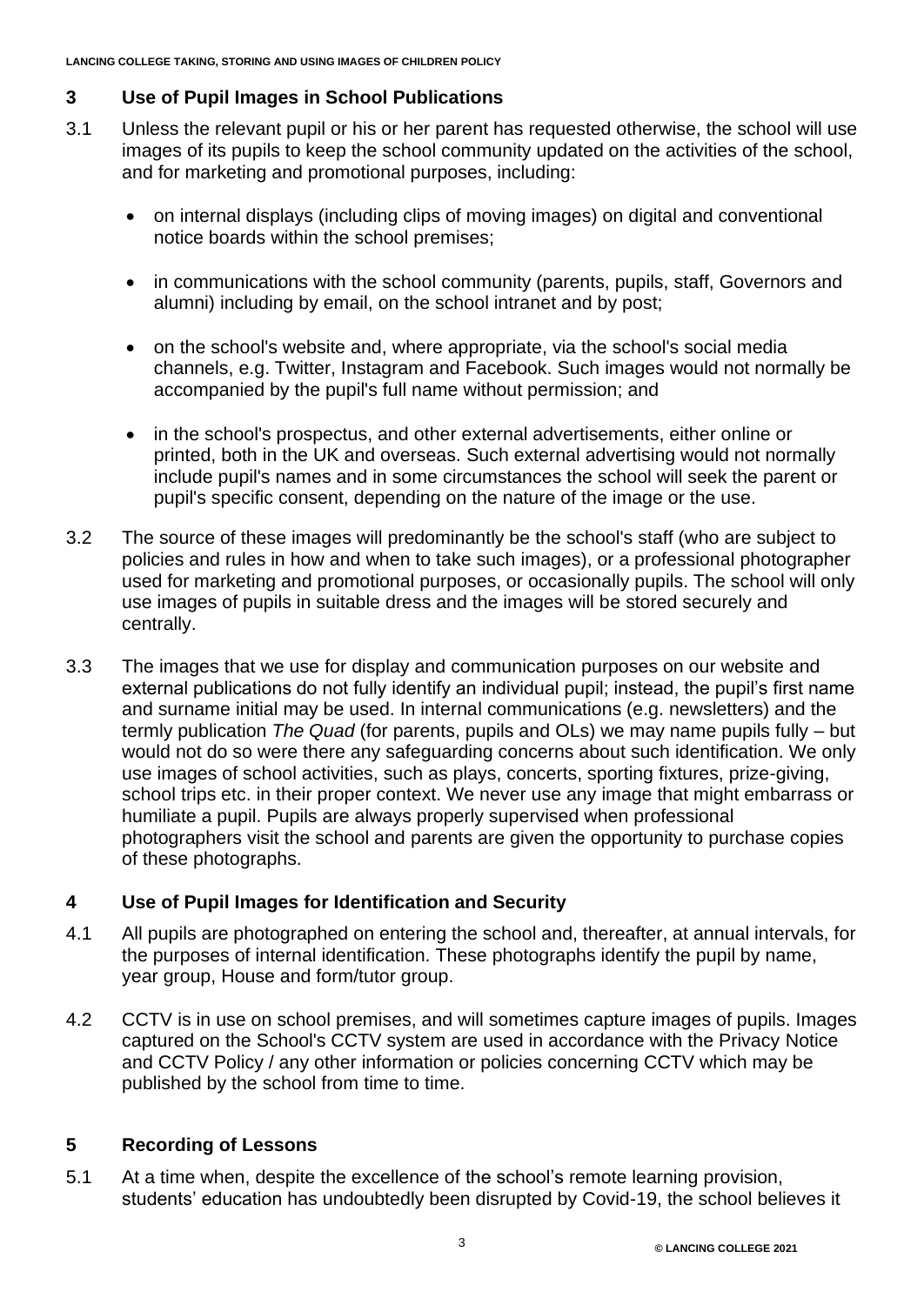is prudent for a period to provide at the senior school– where it is useful to do so  $-$  a recording of lessons taught. This allows all students, whether physically on site or not, to access these valuable live lessons at a later point. While the global pandemic leaves the nature of public examinations and their timing in flux, recording classes allows the school to preserve the excellence of teachers' practice for the benefit of those who attend their classes, for use in consolidation and revision. It will also, where needed, provide a record of student progression alongside assessed work. The school aims to produce a growing library of lessons with the sole purpose of supporting educational progress.

- 5.2 Lancing College offers the following conditions relating to the recording of lessons:
	- They will not be used for performance management or surveillance lessons are recorded for the educational benefit of students only;
	- Recorded lessons must only be stored on Lancing College's Microsoft Office 365 site by teachers;
	- They will not ever be distributed elsewhere;
	- It is the preserve of the individual teacher to record and store lessons. Students may watch these recordings but are not permitted to download or disseminate them nor make recordings of their own;
	- This expedient move in relation to the current pandemic is a temporary measure. When it is prudent to do so, class recordings will cease and will only be retained for access by students involved in the class.

#### **6 Use of Pupil Images in the Media**

- 6.1 Where practicably possible, the school will always notify parents in advance when the media is expected to attend an event or school activity in which school pupils are participating, and will make every reasonable effort to ensure that any pupil whose parent or carer has refused permission for images of that pupil, or themselves, to be made in these circumstances are not photographed or filmed by the media, nor such images provided for media purposes.
- 6.2 The media often asks for the names of the relevant pupils to go alongside the images, and these will be provided where parents have been informed about the media's visit and either parent or pupil (if over 12 years of age) has consented as appropriate.
- 6.3 We will always complain to the Press Complaints Council (PCC) if the media fails to comply with the appropriate code of practice for the protection of young people, including the children of celebrities.

### **7 Security of Pupil Images**

7.1 Professional photographers and the media are accompanied at all times by a member of staff when on school premises. The school uses only reputable professional photographers and makes every effort to ensure that any images of pupils are held by them securely, responsibly and in accordance with the school's instructions.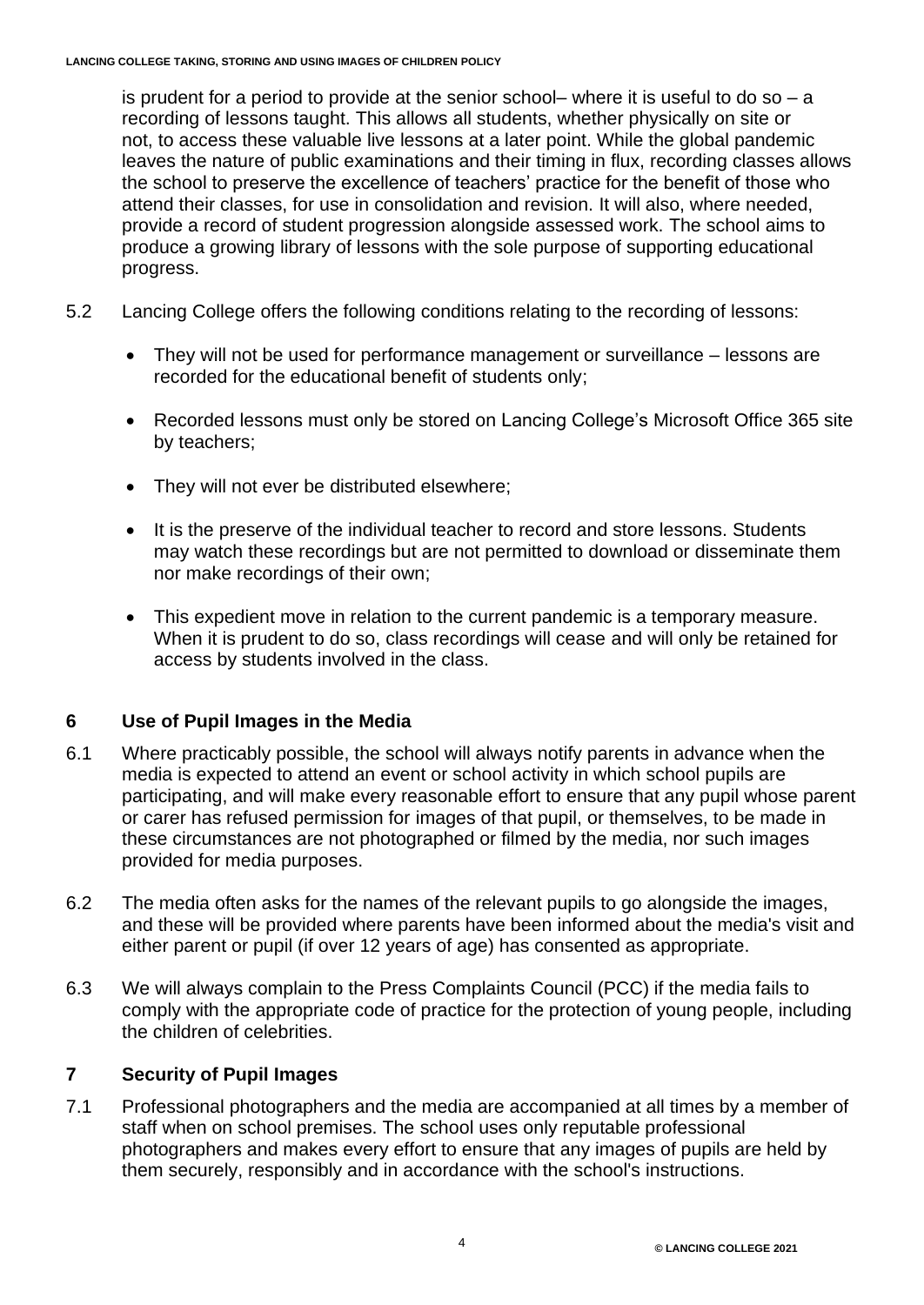- 7.2 The school takes appropriate technical and organisational security measures to ensure that images of pupils, held by the school, are kept securely on school systems and protected from loss or misuse. The school will take reasonable steps to ensure that members of staff only have access to images of pupils held by the school where it is necessary for them to do so.
- 7.3 All staff are given guidance on this policy, and on the importance of ensuring that images of pupils are made and used responsibly, only for school purposes, and in accordance with school policies and the law.

# **8 Use of Cameras and Filming Equipment (including mobile phones) by Parents**

- 8.1 Parents, guardians or close family members (hereafter, parents) are welcome to take photographs of (and where appropriate, film) their own children taking part in school events, subject to the following guidelines, which the school expects all parents to follow:
	- When an event is held indoors, such as a play or a concert, parents should be mindful of the need to use their cameras and filming devices with consideration and courtesy for cast members or performers on stage and the comfort of others. Flash photography can disturb others in the audience, or even cause distress for those with medical conditions; the school therefore asks that it is not used at indoor events.
	- Parents are asked not to take photographs of other pupils, except incidentally as part of a group shot, without the prior agreement of that pupil's parents.
	- Parents are reminded that such images are for personal use only. Images which may, expressly or not, identify other pupils should not be made accessible to others via the internet (for example on Facebook), or published in any other way.
	- Parents are reminded that copyright issues may prevent the school from permitting the filming or recording of some plays and concerts. The school will always print a reminder in the programme of events where issues of copyright apply.
	- Parents may not film or take photographs in changing rooms or backstage during school productions, nor in any other circumstances in which photography or filming may embarrass or upset pupils.
- 8.2 The school reserves the right to refuse or withdraw permission to film or take photographs (at a specific event or more generally), from any parent who does not follow these guidelines, or is otherwise reasonably felt to be making inappropriate images.
- 8.3 The school sometimes records plays and concerts professionally (or engages a professional photographer or film company to do so), in which case CD, DVD or digital copies may be made available to parents for purchase. Parents of pupils taking part in such plays and concerts will be consulted if it is intended to make such recordings available more widely.
- 8.4 The school may record or live stream sporting events. This can sometimes happen at events organised by other schools too.
- 8.5 **Use of mobile phones and cameras in the EYFS setting**: Children have their photographs taken to provide evidence of their achievements for developmental records (The Early Years Foundation Stage, EYFS 2012). Staff are not permitted to use their own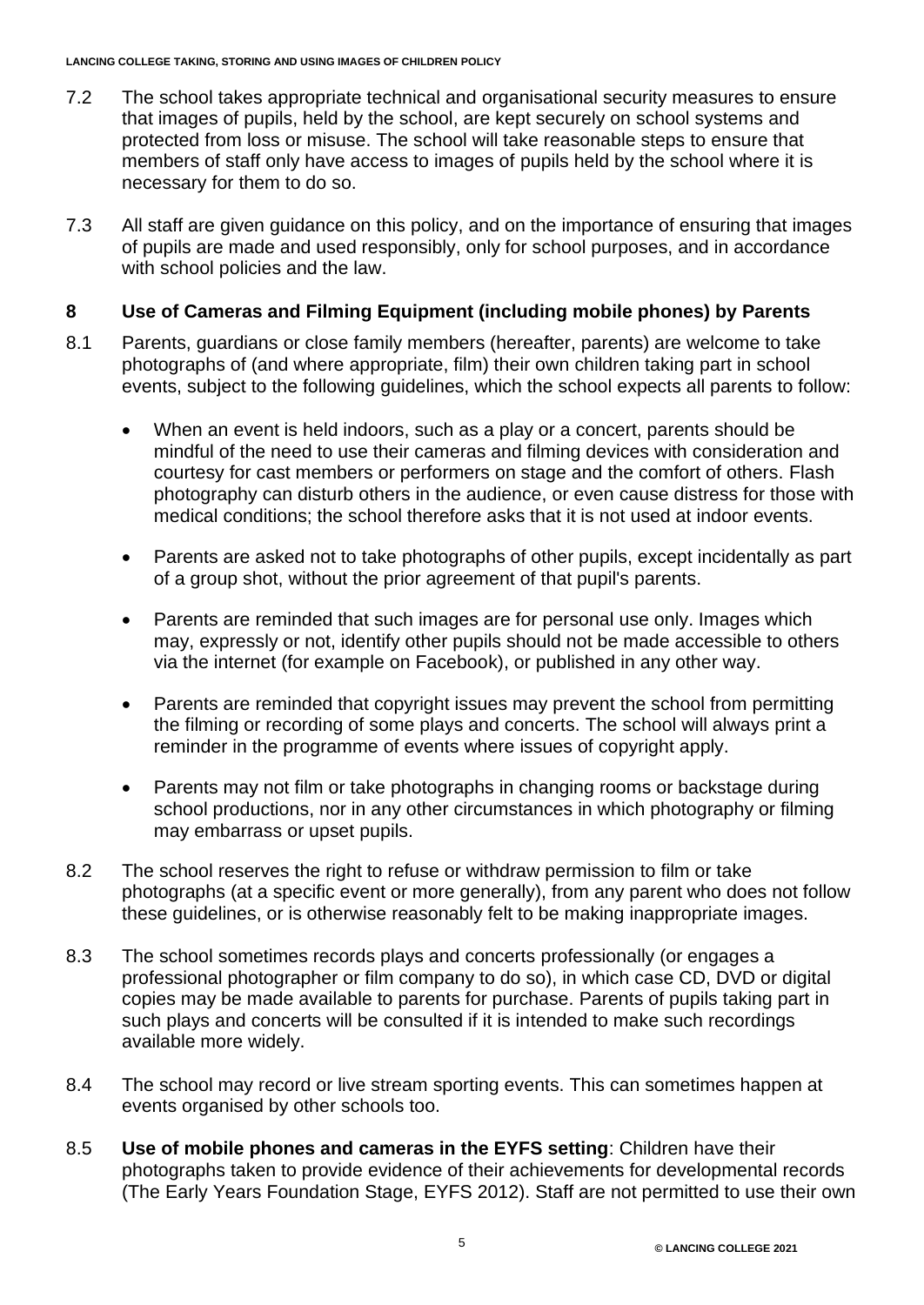mobile phones, iPads or cameras to take or record any images of children for their own records during session times but instead must use the school cameras or iPads purchased or provided for the purpose. Staff may take photographs of children in the EYFS setting using a school camera or iPad for the following purposes: in order to provide evidence of any practical educational activities or outdoor learning that has taken place during the day, or on school trips to document their outing for newsletters and for their learning journey and for inspection by the ISI. Staff must regularly delete all photos and videos from such devices. Photographs are uploaded to a secure software systems and can only be accessed by the appropriate staff. Visitors, volunteers and students are not permitted to take any photos of children.

# **9 Use of Cameras and Filming Equipment by Pupils**

- 9.1 All pupils are encouraged to look after each other, and to report any concerns about the misuse of technology, or any worrying issues to a member of the pastoral staff.
- 9.2 The use of cameras or filming equipment (including on mobile phones) is not allowed in toilets, washing or changing areas, nor should photography or filming equipment be used by pupils in a manner that may offend or cause upset.
- 9.3 The misuse of images, cameras or filming equipment in a way that breaches this Policy, or the School rules, Anti-Bullying Policy, Data Protection Policy for Pupils, Parents and Carers, Network Acceptable Use Policy for Pupils, Safeguarding Policy is always taken seriously, and may be the subject of disciplinary procedures or dealt with under the relevant safeguarding policy as appropriate.
- 9.4 Pupils may only use cameras (of any sort) in lessons with the express permission of the member of staff in charge and with the permission of those appearing in the image.
- 9.5 Pupils may only take images with cameras (of any sort) with the express permission of all those appearing in the image. All pupils must allow staff access to images stored on mobile electronic devices and/or cameras, and must delete images if requested to do so.
- 9.6 Where pupils use their phones to create portraiture such images should be downloaded and stored on the school network in folders that cannot be publicly accessed and deleted from phone storage as soon as possible.
- 9.7 Rights to privacy must be respected, and images which could be construed as indecent are prohibited. See also the School's policies on Mobile Phone Use and Behaviour and the School Rules.
- 9.8 Using photographic material of any kind to bully, harass or intimidate others will not be tolerated and will constitute a serious breach of discipline. Appropriate action will be taken in accordance with the School's Anti-Bullying and Behaviour policies.
- 9.9 Photographs of any member of the School community are not permitted to be displayed publicly around the school campus unless sanctioned by an appropriate member of staff for official use on notice boards or authorised brochures/posters, and only with the consent of the individual(s) in the image.